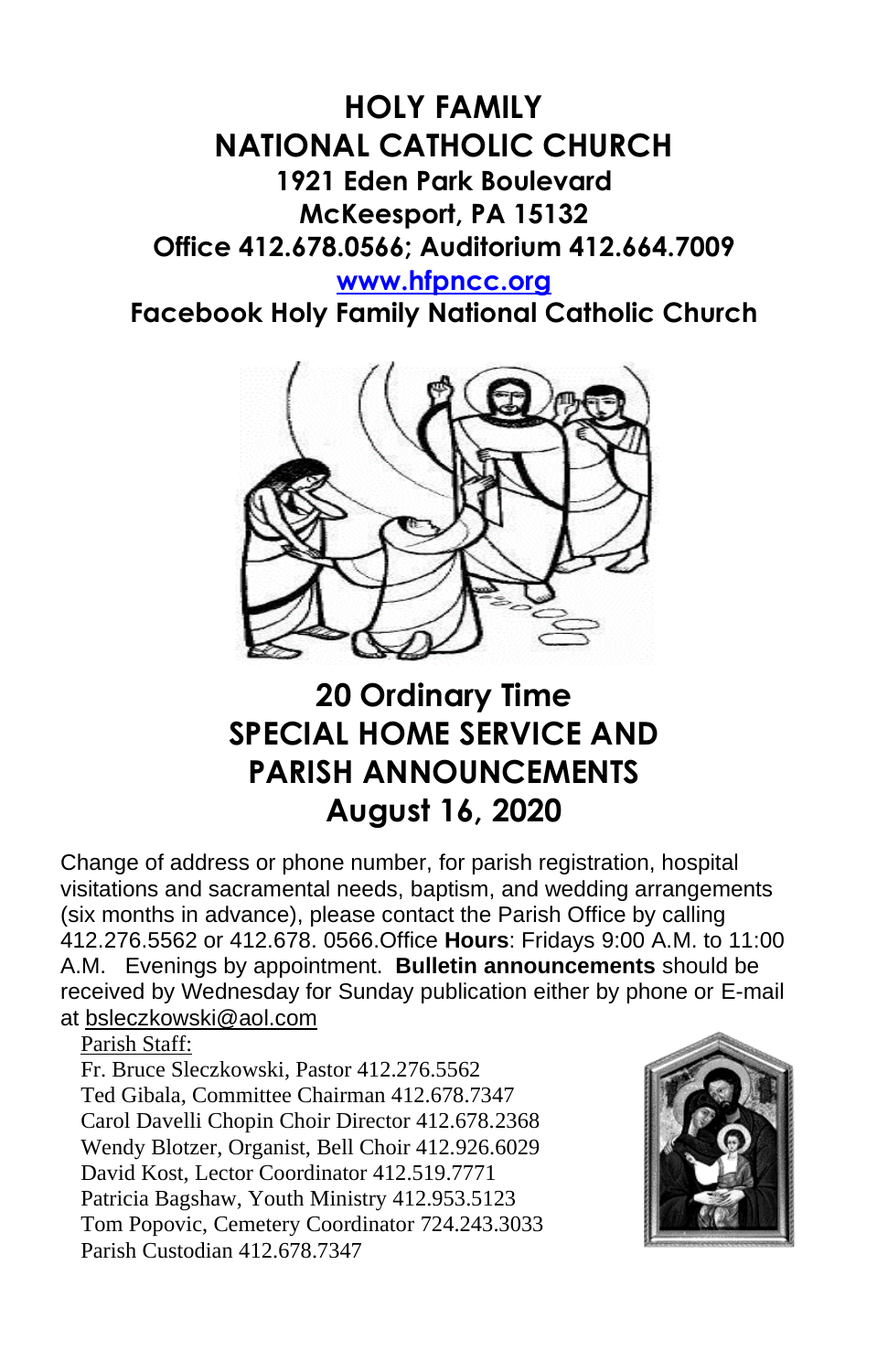**This Week Sunday, August 16, 2020 20th Sunday Ordinary Time** Holy Mass 9:00 A.M. **+Mary Strychalski** Int. Mrs. Martha Krusienski Sunday,

**August 23, 2020 21st Sunday Ordinary Time** Holy Mass 9:00 A.M. **+Gary Pacynski** Int. Mr. & Mrs. Ted Gibala; **+Paul Yonek** Int. Bob and Janet Yonek

*A reminder: Since more parishioners are now attending Sunday Mass, it is required to keep your face mask on at all times and keep the social distancing by sitting in the assigned area marked with crosses.*





 **Mrs. Helen Popovic** 

## **Thoughts on Today's Readings**

Isaiah speaks to "insiders" and "outsiders." It reminds us that salvation is not contingent on membership in a chosen people. Rather, it depends on a person's attitude of faith. In the second reading, we find Paul speaking of a remnant, a recurring theme throughout the ancient Scriptures. Paul emphasizes that the prophets have continued to announce that no matter what befalls God's people, God will save a remnant. Paul sees this as a divine gift, a gift of life out of death. Matthew uses this event to explain how Jesus' mission of salvation is not a parochial one. Rather, the evangelist wants to make it abundantly clear that Jesus' mission is one that extends beyond the house of Israel to the ends of the earth and to all its people. Matthew wants us to understand that membership in the chosen people is neither enough nor essential. What is enough, what is essential is active faith.